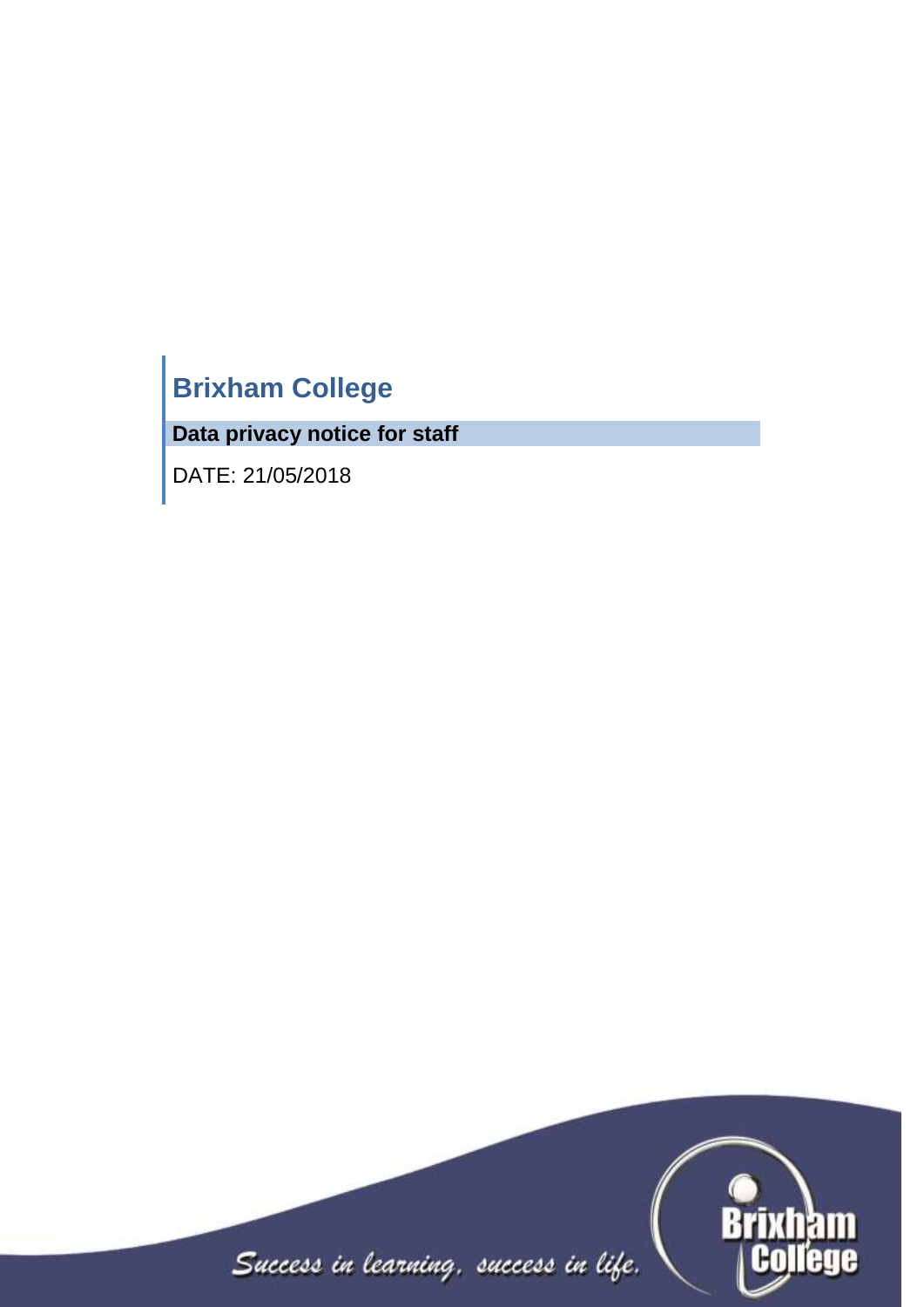# **Data privacy notice for staff**

Under data protection law, individuals have a right to be informed about how the school uses any personal data that we hold about them. We comply with this right by providing 'privacy notices' (sometimes called 'fair processing notices') to individuals where we are processing their personal data.

This privacy notice explains how we collect, store and use personal data about individuals we employ, or otherwise engage, to work at our school.

We, Brixham College Academy Trust, are the 'data controller' for the purposes of data protection law.

Our data protection officer - see 'Contact us' below.

# **The personal data we hold**

We process data relating to those we employ, or otherwise engage, to work at our school. Personal data that we may collect, use, store and share (when appropriate) about you includes, but is not restricted to:

- Contact details
- Date of birth, marital status and gender
- Next of kin and emergency contact numbers
- Salary, annual leave, pension and benefits information
- Bank account details, payroll records, National Insurance number and tax status information
- Recruitment information, including copies of right to work documentation, references and other information included in a CV or cover letter or as part of the application process
- Qualifications and employment records, including work history, job titles, working hours, training records and professional memberships
- Performance information
- Outcomes of any disciplinary and/or grievance procedures
- Absence data
- Copy of driving licence
- Photographs
- CCTV footage
- Data about your use of the school's information and communications system

We may also collect, store and use information about you that falls into "special categories" of more sensitive personal data. This includes information about (where applicable):

- Race, ethnicity, religious beliefs, sexual orientation and political opinions
- Trade union membership
- Health, including any medical conditions, and sickness records

#### **Why we use this data**

The purpose of processing this data is to help us run the school, including to:

- Enable you to be paid
- Facilitate safe recruitment, as part of our safeguarding obligations towards pupils
- Support effective performance management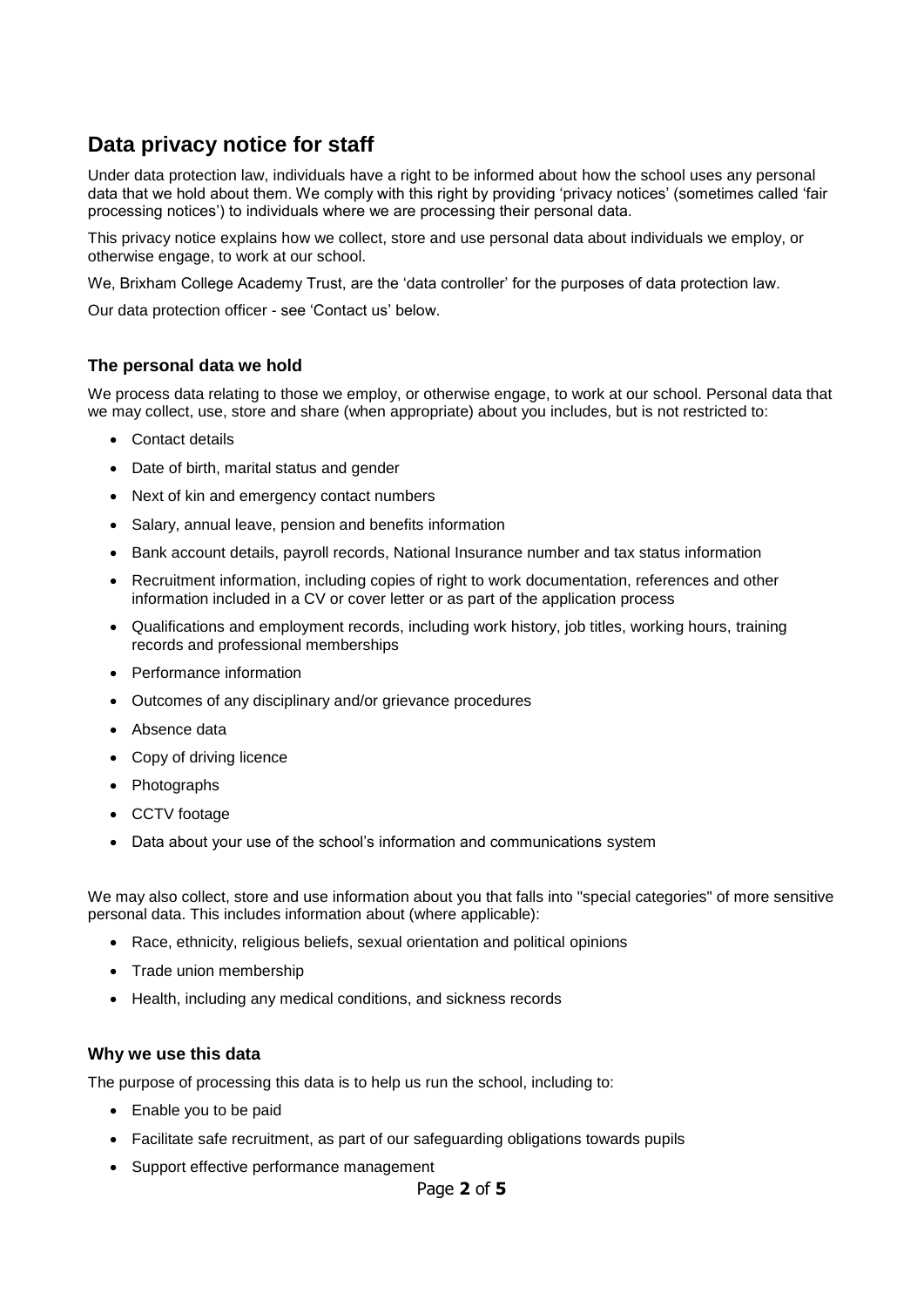- Inform our recruitment and retention policies
- Allow better financial modelling and planning
- Enable ethnicity and disability monitoring
- Improve the management of workforce data across the sector
- Support the work of the School Teachers' Review Body

# **Our lawful basis for using this data**

We only collect and use personal information about you when the law allows us to. Most commonly, we use it where we need to:

- Fulfil a contract we have entered into with you
- Comply with a legal obligation
- Carry out a task in the public interest

Less commonly, we may also use personal information about you where:

- You have given us consent to use it in a certain way
- We need to protect your vital interests (or someone else's interests)
- We have legitimate interests in processing the data

Where you have provided us with consent to use your data, you may withdraw this consent at any time. We will make this clear when requesting your consent, and explain how you go about withdrawing consent if you wish to do so.

Some of the reasons listed above for collecting and using personal information about you overlap, and there may be several grounds which justify the school's use of your data.

# **Collecting this information**

While the majority of information we collect from you is mandatory, there is some information that you can choose whether or not to provide to us.

Whenever we seek to collect information from you, we make it clear whether you must provide this information (and if so, what the possible consequences are of not complying), or whether you have a choice.

# **How we store this data**

We create and maintain an employment file for each staff member. The information contained in this file is kept secure and is only used for purposes directly relevant to your employment.

Once your employment with us has ended, we will retain this file and delete the information in it in accordance with the *[Information and Records Management Society's toolkit for schools](http://irms.org.uk/?page=schoolstoolkit&terms=%22toolkit+and+schools%22)*

Should you wish to obtain a copy of this schedule please refer to the *[Information and Records Management](http://irms.org.uk/?page=schoolstoolkit&terms=%22toolkit+and+schools%22)  [Society's toolkit for schools](http://irms.org.uk/?page=schoolstoolkit&terms=%22toolkit+and+schools%22)* or request a copy from the school.

# **Data sharing**

We do not share information about you with any third party without your consent unless the law and our policies allow us to do so.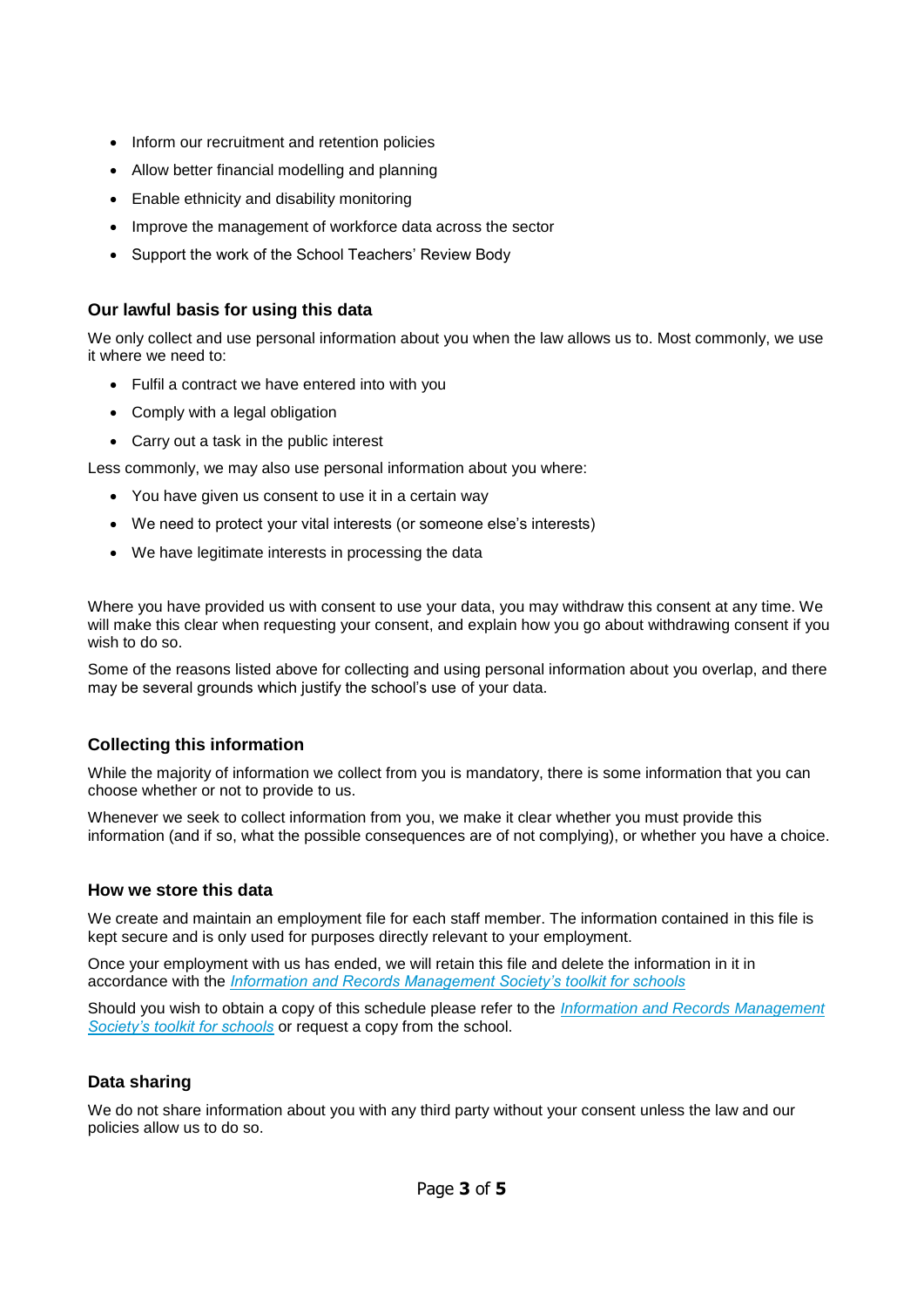Where it is legally required, or necessary (and it complies with data protection law) we may share personal information about you with:

- Our local authority to meet our legal obligations to share certain information with it, such as safeguarding concerns and [maintained schools only] information about headteacher performance and staff dismissals
- The Department for Education
- Your family or representatives
- Educators and examining bodies
- OFSTED
- $\bullet$  Suppliers and service providers to enable them to provide the service we have contracted them for, such as payroll
- Financial organisations
- Central and local government
- Our auditors
- Survey and research organisations
- Trade unions and associations
- Health authorities
- Security organisations
- Health and social welfare organisations
- Professional advisers and consultants
- Charities and voluntary organisations
- Police forces, courts, tribunals
- Professional bodies
- Employment and recruitment agencies

#### **Transferring data internationally**

Where we transfer personal data to a country or territory outside the European Economic Area, we will do so in accordance with data protection law.

# **Your rights**

#### **How to access personal information we hold about you**

Individuals have a right to make a **'subject access request'** to gain access to personal information that the school holds about them.

If you make a subject access request, and if we do hold information about you, we will:

- Give you a description of it
- Tell you why we are holding and processing it, and how long we will keep it for
- Explain where we got it from, if not from you